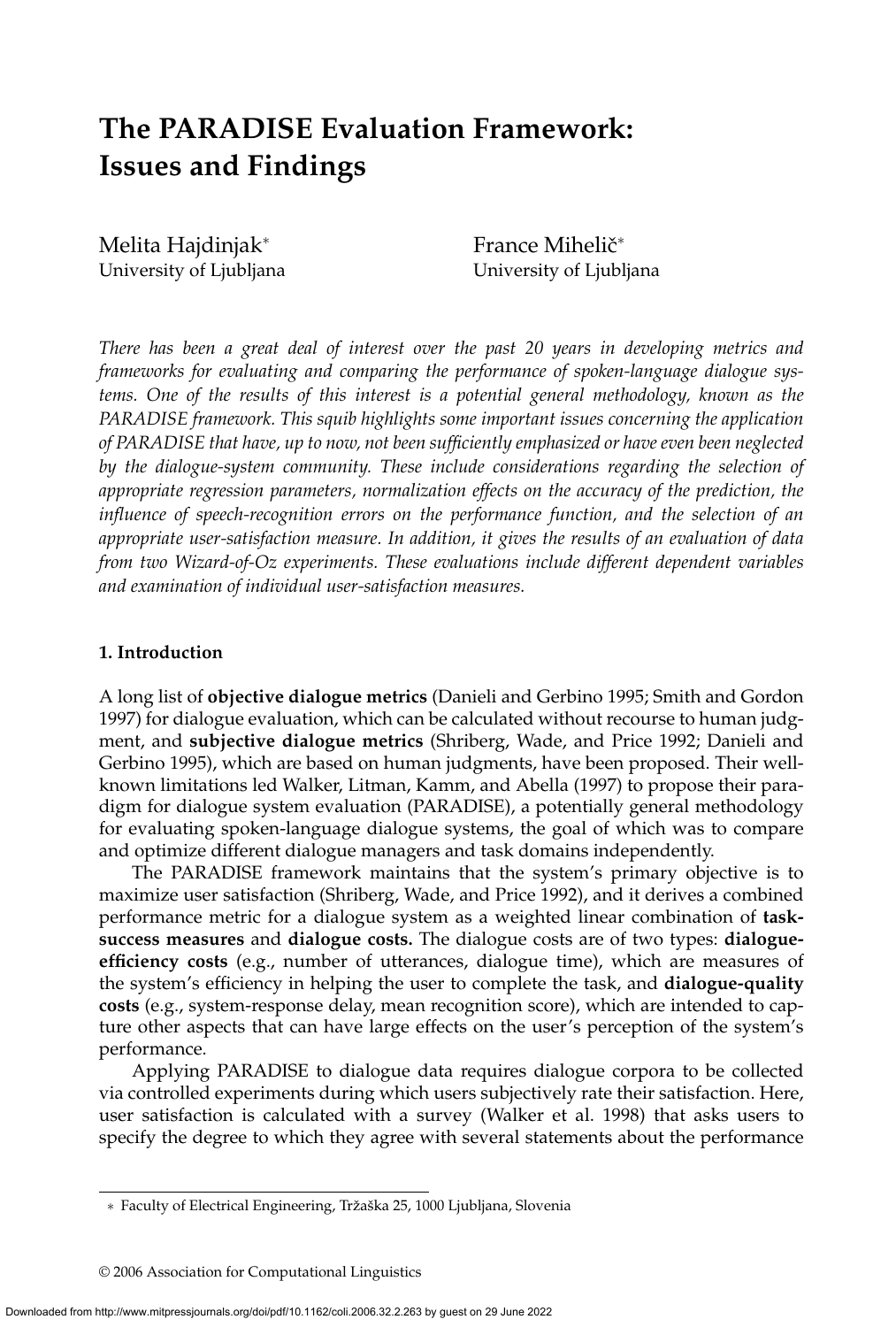of the system. In addition, the other parameters of the model of performance, i.e., the task-success measures and the dialogue costs, must be either automatically logged by the system or be hand-labeled. The PARADISE model of performance posits that a performance function can then be derived by applying multivariate linear regression (MLR) with user satisfaction as the dependent variable and task-success measures and dialogue costs as the independent variables.

The squib addresses some PARADISE issues (with most of them arising from the application of MLR) that have, up to now, not been sufficiently emphasized or have even been neglected by the dialogue-system community. Moreover, most of the considerations about these issues are supported by the results of applying PARADISE to the data from two Wizard-of-Oz (WOZ) experiments (Hajdinjak and Mihelič 2004a) carried out during the development of a weather-information-providing, naturallanguage spoken dialogue system (Žibert et al. 2003). In contrast to previous PARA-DISE applications, we evaluated data that were collected in the early stages of a dialogue system's design where speech understanding was simulated by a human.

#### **2. PARADISE-Framework Issues**

The PARADISE model of performance (Walker et al. 1998) is defined as follows:

$$
Performance = (\alpha * \mathcal{N}(\kappa)) - \sum_{i=1}^{n} w_i * \mathcal{N}(c_i)
$$
 (1)

Here,  $\alpha$  is the weight on the kappa coefficient  $\kappa$ , which is calculated from a confusion matrix that summarizes how well the dialogue system achieves the information requirements of particular tasks within the dialogue and measures task success,  $w_i$  are weights on the costs  $c_i$ , and  $N$  is a Z-score normalization function:

$$
\mathcal{N}(x) = \frac{x - \overline{x_0}}{\sigma_{x_0}}
$$
 (2)

where  $\overline{x_0}$  and  $\sigma_{x_0}$  are the mean value and the standard deviation for *x*, respectively, computed from the sample set of observations. Normalization guarantees that the weights directly indicate the relative contributions to the performance function, which can be used to predict user satisfaction, i.e., the value of the dependent variable.

#### **2.1 Relationships between MLR Variables**

Nevertheless, MLR sets some constraints on the relationships between the parameters (Seber 1977). Most obviously, there must exist at least an approximately linear relationship between the dependent and the independent variables. On the other hand, it can be shown (Patel and Bruce 1995) that dropping the predictors, i.e., the independent variables, that are not statistically significant to the dependent variable (i.e., the *p* value is greater than 0.05) can reduce the average error of the predictions.

Furthermore, the predictors must not correlate highly (i.e., the absolute values of the correlation coefficients must not be greater than 0.7). If they do, small errors or variations in the values of sample observations can have a large effect on the weights in the performance function (1). Therefore, the redundant predictors must be removed before applying MLR. Obviously, it is reasonable to remove those predictors that are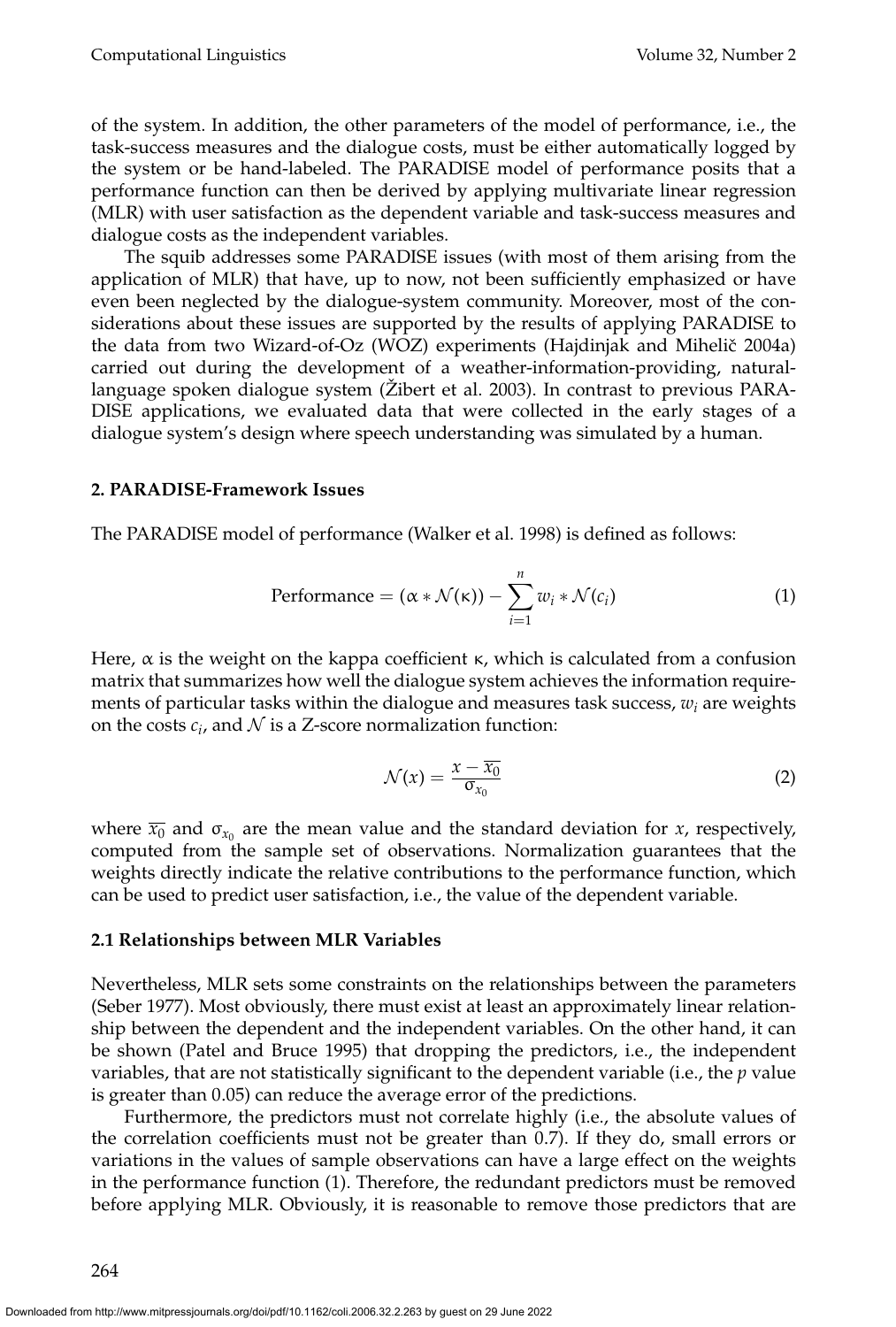less statistically significant (i.e., with greater *p* values) to the dependent variable. Note, high correlations may exist even between variables that seem unrelated (Section 3.2).

## **2.2 Normalization Effects**

MLR is based on the least squares method, where the model minimizes the sum of the squares of the differences between the observed and the predicted values. Hence,

$$
\mathcal{N}(US) = \widehat{\mathcal{N}(US)} + \epsilon \tag{3}
$$

where  $\mathcal{N}(US)$  is the normalized observed user-satisfaction value,  $\mathcal{N}(US)$  is the predicted normalized user-satisfaction value, and  $\epsilon$  is the error of the prediction. Further,

$$
US = \widehat{\mathcal{N}(US)} \sigma_{US_0} + \overline{US_0} + \varepsilon \sigma_{US_0} = \widehat{US} + \varepsilon \sigma_{US_0}
$$
\n(4)

is the MLR model for the unnormalized user-satisfaction values, where  $\overline{US_0}$  and  $\sigma_{US_0}$ are the mean value and the standard deviation of the sample set of observed usersatisfaction values, respectively. Note, the initial noise variable  $\epsilon$  is multiplied by  $\sigma_{\text{US}_0}$ .

There are several different measures of goodness of fit for a regression model, but the most widely used is the *coefficient of determination*  $R<sup>2</sup>$ . In a regression model with normalized variables,  $R^2$  turns out to be the variance of the predicted variable:

$$
R^{2} = \frac{\sum_{i=1}^{n} (\widehat{\mathcal{N}(\mathbf{US}_{i})} - \overline{\mathcal{N}(\mathbf{US})})^{2}}{\sum_{i=1}^{n} (\mathcal{N}(\mathbf{US}_{i}) - \overline{\mathcal{N}(\mathbf{US})})^{2}} = \frac{\sum_{i=1}^{n} \widehat{\mathcal{N}(\mathbf{US}_{i})}^{2}}{n} = \text{var}(\widehat{\mathcal{N}(\mathbf{US})})
$$
(5)

where  $US_i$  and  $\bar{\mathcal{N}}(US_i)$  are the *i*th component of the vector US of the observed values and the *i*th component of the vector  $\mathcal{N}$ (US) of the predicted normalized values, respectively. One noteworthy consequence of the equality (5) is that the absolute values of the weights in the performance function are not greater than 1.

Nevertheless, the accuracy of the prediction US for US is indicated by the  $q$  ratio:

$$
q(\text{US}, \widehat{\text{US}}) = \frac{|\text{US} - \widehat{\text{US}}|}{|\text{US}|}
$$
(6)

The definitions (2) and (6) and the equality (4) lead to the equality

$$
\frac{q(\mathcal{N}(US),\widehat{\mathcal{N}(US)})}{q(US,\widehat{US})} = \frac{\frac{|\mathcal{N}(US) - \widehat{\mathcal{N}(US)}|}{|\mathcal{N}(US)|}}{\frac{|\mathrm{US}-\widehat{\mathrm{US}}|}{|\mathrm{US}|}} = \frac{\frac{|\mathrm{US}-\overline{\mathrm{US}}_0 - \widehat{\mathcal{N}(US)}\sigma_{\mathrm{US}_0}|}{|\mathrm{US}-\overline{\mathrm{US}}_0|}}{|\mathrm{US}-\overline{\mathrm{US}}_0|} = \frac{|\mathrm{US}|}{|\mathrm{US}-\overline{\mathrm{US}}_0|} \tag{7}
$$

which shows that as soon as  $US > \frac{US_0}{2}$  the prediction for the normalized values is (usually by a large margin) not as good as the prediction for the unnormalized values. Therefore, after predicting the normalized user-satisfaction values, these values should be transformed back to the original scale to guarantee more accurate predictions.

In previous work (Walker et al. 1997, 1998; Walker, Kamm, and Litman 2000; Litman and Shimei 2002), not only was there no attention paid to these details, it was not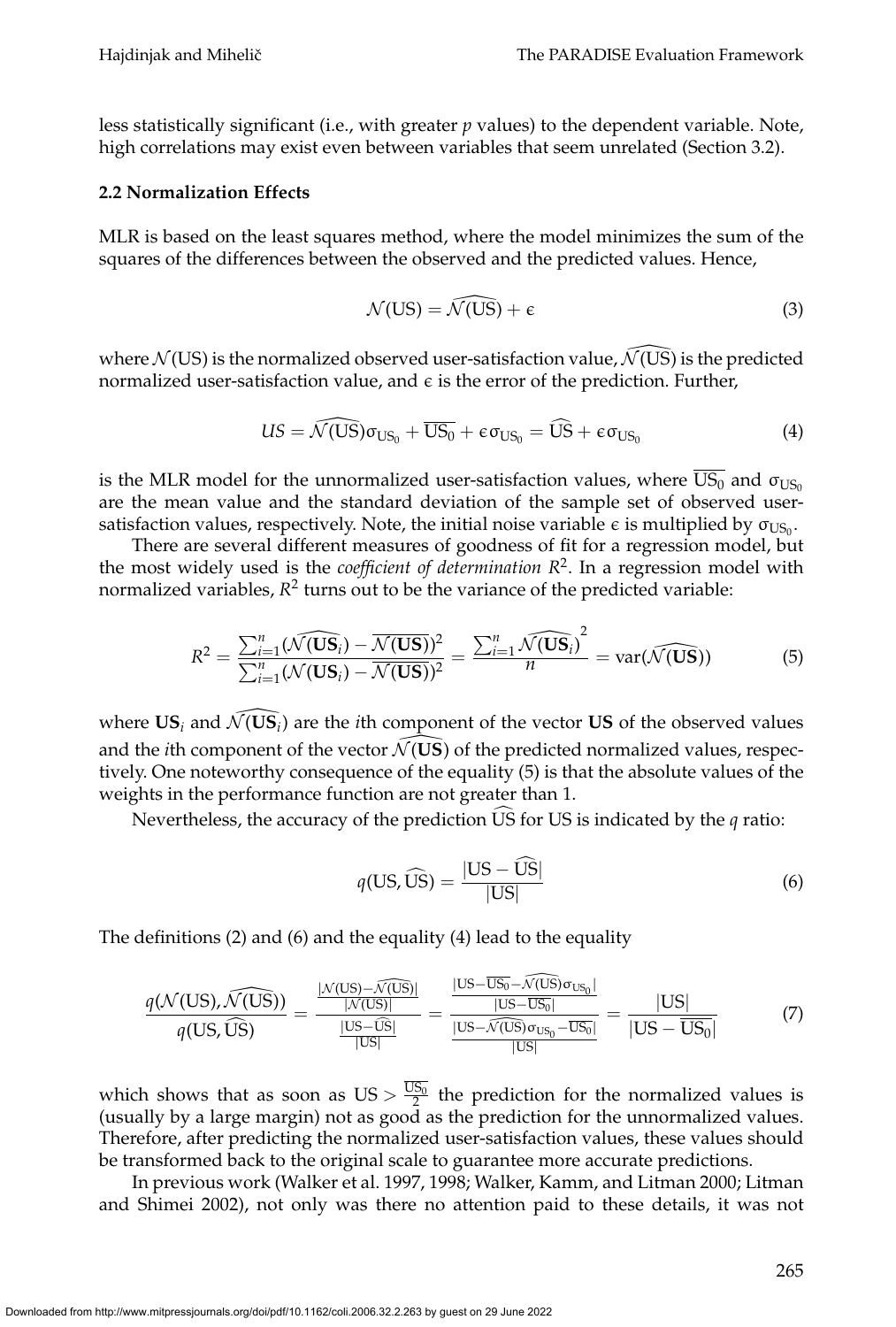mentioned that the observed user-satisfaction values need to be normalized as well if one wants an acceptable error in the prediction.

## **2.3 Choosing the Best Set of Predictors**

A major problem in regression analysis is that of deciding which predictors should be in the model. There are two conflicting criteria. First, the model chosen should include as many predictors as possible if reliable predictions are to be obtained (also, *R*<sup>2</sup> increases with the number of predictors). Second, because of the costs involved in determining a large number of predictors and the benefit of focusing only on the most significant predictors, we would like the equation to include as few predictors as possible.

An appropriate method of choosing the best set of predictors is *backward elimination* (Seber 1977). Here, at each step, a single predictor is eliminated from the current regression model if its removal would increase the sum-of-squares differences between the observed and the predicted values,

$$
RSS = \sum_{i=1}^{n} (\mathcal{N}(\mathbf{US}_i) - \widehat{\mathcal{N}(\mathbf{US}_i)})^2 = \sum_{i=1}^{n} \epsilon_i^2
$$
 (8)

by not more than *F*out (some properly chosen constant, typically between 2 and 4) times the residual mean square  $\frac{RSS}{n-p}$ , where *n* is the number of observations and *p* is the number of predictors. That is, the predictor giving the smallest increase in RSS is chosen.

## **2.4 Why Model the Sum of User-Satisfaction Scores**

Hone and Graham (2000) argued that the items chosen for the user-satisfaction survey (Table 1) introduced within the PARADISE framework were based neither on theory nor on well-conducted empirical research. Moreover, they said that the way that the collected data was used would be inappropriate, i.e., the approach of summing all the scores could only be justified on the basis of evidence that all of the items are measuring the same construct, otherwise the overall score would be meaningless.

**Table 1**

The user-satisfaction survey used within the PARADISE framework.

6. *How often was the system sluggish and slow to reply to you?* (**System Response**)

<sup>1.</sup> *Was the system easy to understand?* (**TTS Performance**)

<sup>2.</sup> *Did the system understand what you said?* (**ASR Performance**)

<sup>3.</sup> *Was it easy to find the message you wanted?* (**Task Ease**)

<sup>4.</sup> *Was the pace of interaction with the system appropriate?* (**Interaction Pace**)

<sup>5.</sup> *Did you know what you could say at each point of the dialogue?* (**User Expertise**)

<sup>7.</sup> *Did the system work the way you expected it?* (**Expected Behavior**)

<sup>8.</sup> *From your current experience with using the system, do you think you'd use the system regularly when you are away from your desk?* (**Future Use**)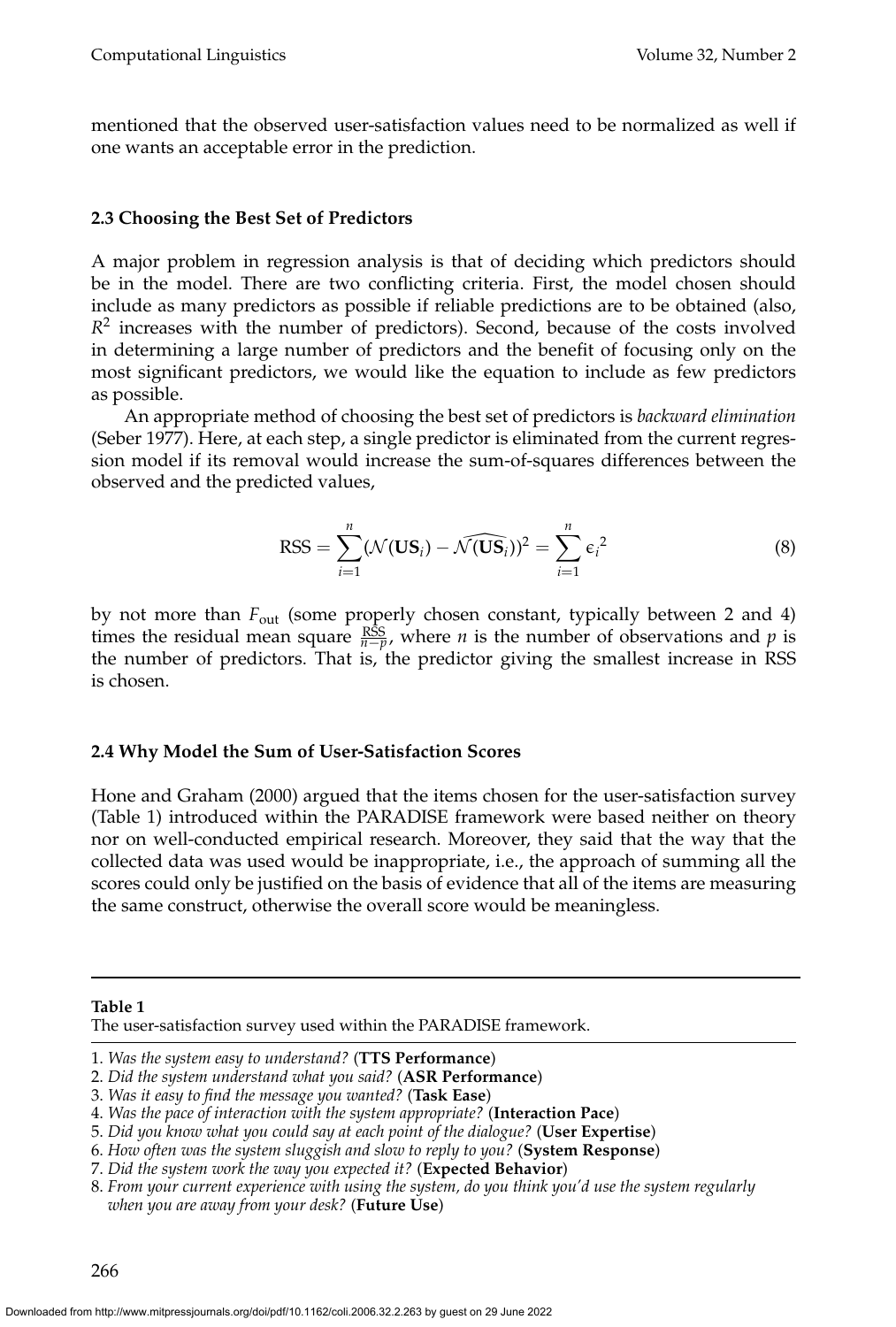If, in spite of Hone and Graham's remarks, one wants to evaluate user satisfaction with the survey given in Table 1, the question that arises is whether the target to be predicted should really be the sum of all the user-satisfaction scores. However, our experiments (Section 2.3) showed a remarkable, but expected, difference in the significance of the predictors when taking different satisfaction-measure sums or even individual scores as the target to be predicted. Moreover, some individual usersatisfaction measures could not be well modeled. Consequently, we think that it would be more appropriate to take the sum of the user-satisfaction scores that are likely to measure the selected aspect (e.g., dialogue-manager performance) of the system's performance.

# **2.5 Speech-recognition Effects**

It has often been reported (Walker et al. 1998; Kamm, Walker, and Litman 1999; Walker, Kamm, and Litman 2000; Litman and Shimei 2002) that the mean concept accuracy, often referred to as the mean recognition score, is the exceptional predictor of a dialogue system's performance. Moreover, it has been shown that as recognizer performance improves the significance of the predictors can change (Walker, Borland, and Kamm 1999).

Thus, we would go so far as to claim that the influence of automatic speech recognition hinders the other predictors from showing significance when evaluating the performance of the dialogue-manager component, excluding the efficiency of its clarification strategies. Only if the users are disencumbered from speech-recognition errors are they able to reliably assess the mutual influence of the observable less significant contributors to their satisfaction with the dialogue manager's performance. Therefore, in our WOZ experiments (Section 2), which were carried out in order to evaluate the performance of the dialogue manager, speech understanding (i.e., speech recognition and natural-language understanding) was performed by a human. As expected,  $\kappa$  with mean values near 1 (0.94 and 0.98, respectively), which was the only predictor reflecting speech-recognition performance (Section 2.1), did not show the usual degree of significance in predicting the performance of our WOZ systems (Section 2.3).

# **3. PARADISE Framework Application**

With the intention of involving the user in all the stages of the design of the spoken natural language, weather-information-providing dialogue system (Zibert et al. 2003), WOZ data were collected and evaluated even before the completion of all the system's components. The aim of the first two WOZ experiments (Hajdinjak and Mihelič 2004a) was to evaluate the performance of the dialogue-manager component (Hajdinjak and Mihelič 2004b). Therefore, while the task of the wizard in the first WOZ experiment was to perform speech understanding and dialogue management, the task in the second WOZ experiment was to perform only speech understanding, and the dialogue-management task was assigned to the newly implemented dialogue manager.

There were 76 and 68 users involved in the first and the second WOZ experiment, respectively. The users were given two tasks: The first task was to obtain a particular piece of weather-forecast information, and the second task was a given situation, the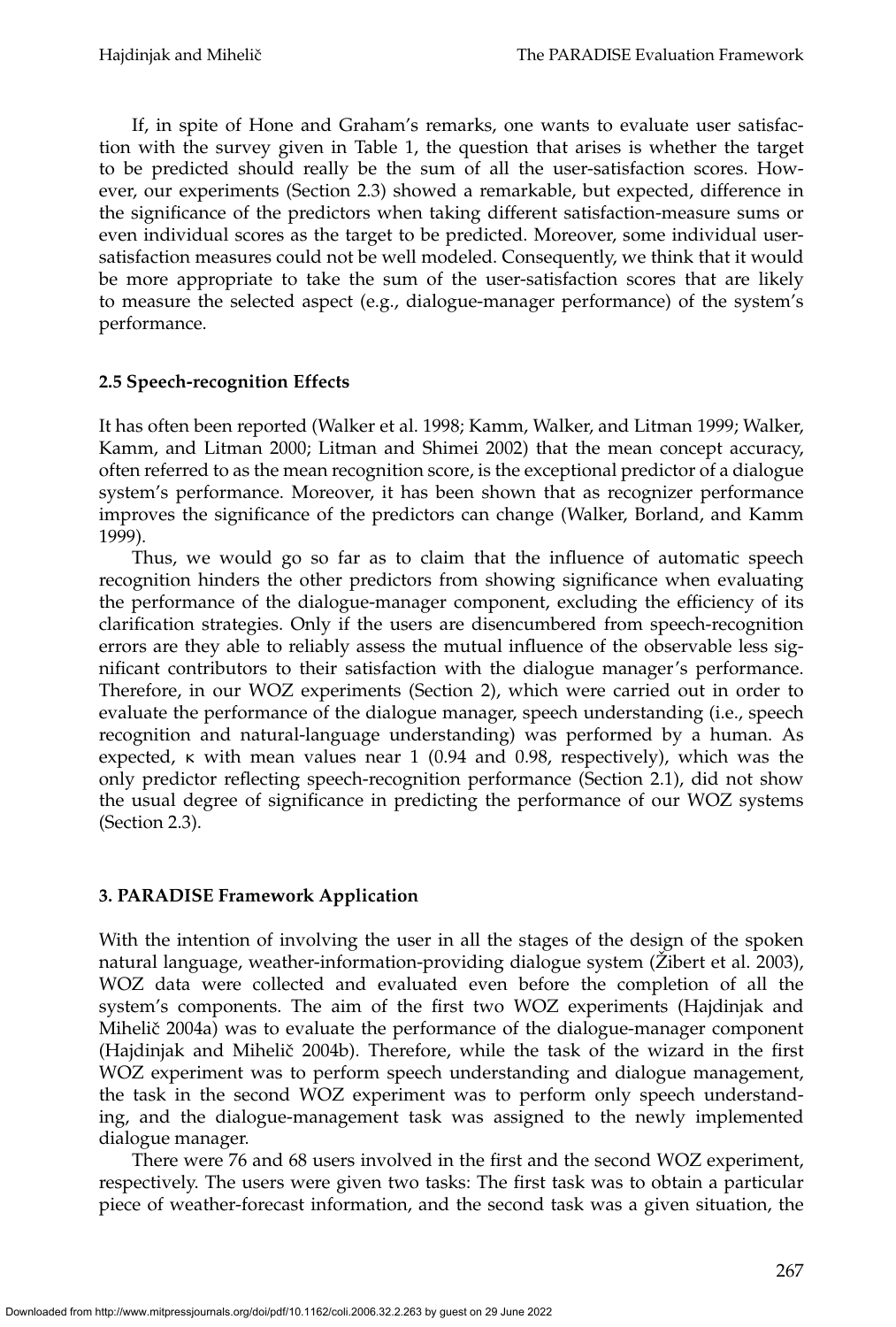aim of which was to stimulate them to ask context-specific questions. In addition, the users were given the freedom to ask extra questions. User satisfaction was then evaluated with the user-satisfaction survey given in Table 1, and a comprehensive **user satisfaction** (US) was computed by summing each question's score and thus ranged in value from a low of 8 to a high of 40.

# **3.1 Selection of Regression Parameters**

The selection of regression parameters is crucial for the quality of the performance equation, and it is usually the result of thorough considerations made during several successive regression analyses. However, following the recommended Cohen's method (Di Eugenio and Glass 2004), we first computed the task-success measure

**Kappa coefficient** (κ), reflecting the wizard's typing errors and unauthorized corrections,

and the dialogue-efficiency costs

**Mean elapsed time** (MET), i.e., the mean elapsed time for the completion of the tasks that occurred within the interaction, and

**Mean user moves** (MUM), i.e., the mean number of conversational moves that the user needed to either fulfil or abandon the initiated information-providing games.

Second, the following dialogue-quality costs were selected:

**Task completion** (Comp), i.e., the user's perception of completing the first task;

**Number of user initiatives** (NUI), i.e., the number of user's moves initiating information-providing games;

**Mean words per turn** (MWT), i.e., the mean number of words in each of the user's turns;

**Mean response time** (MRT), i.e., the mean system-response time;

**Number of missing responses** (NMR), i.e., the difference between the number of turns by the system and the number of turns by the user;

**Number of unsuitable requests** (NUR) and **unsuitable-request ratio** (URR), i.e., the number and the ratio of user's initiating moves that were out of context;

**Number of inappropriate responses** (NIR) and **inappropriate-response ratio** (IRR), i.e., the number and the ratio of unexpected responses from the system, including pardon moves;

**Number of errors** (Error), i.e., the number of system errors, e.g., interruptions of the telephone connection and unsuitable naturallanguage sentences;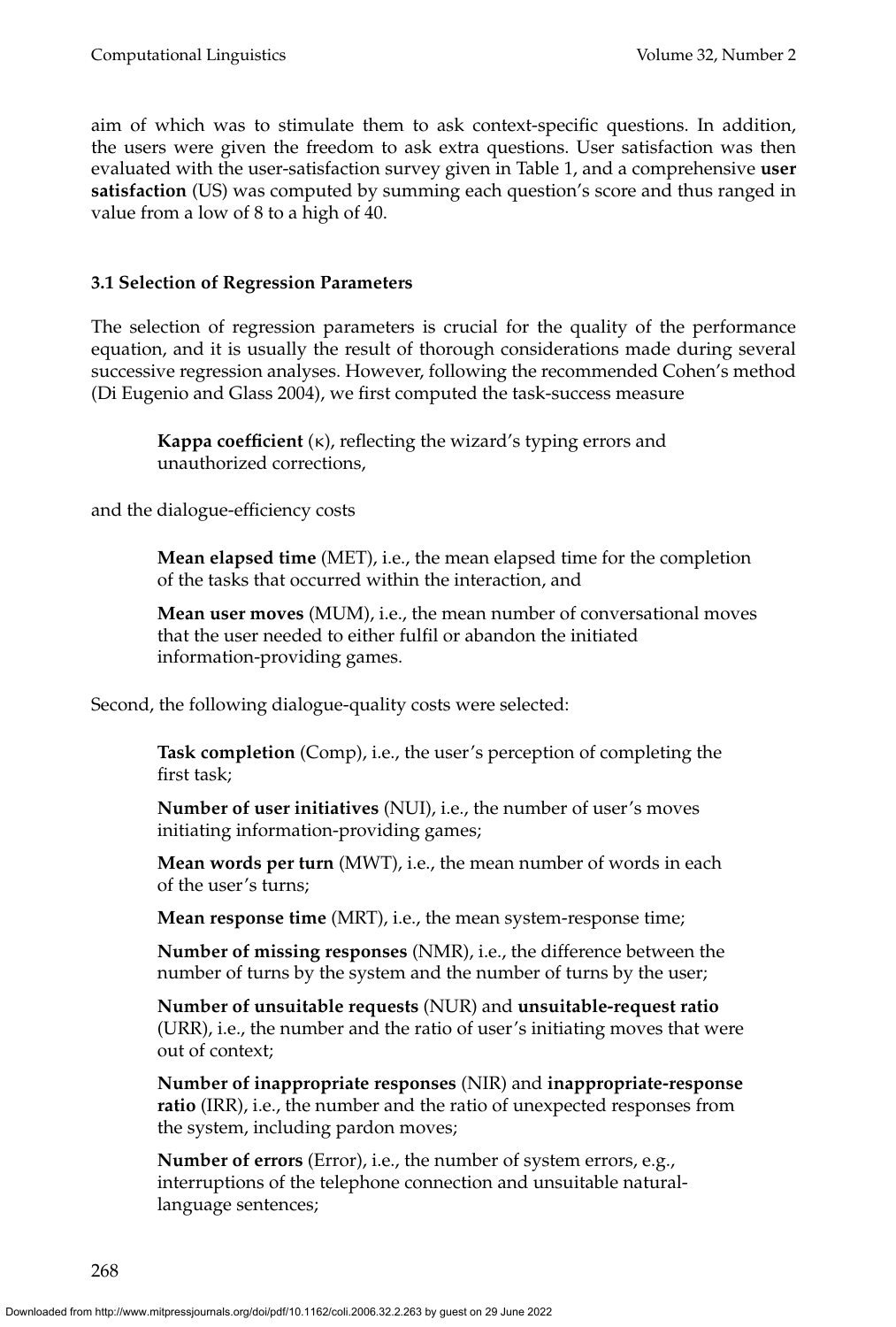**Number of help messages** (NHM) and **help-message ratio** (HMR), i.e., the number and the ratio of system's help messages;

**Number of check moves** (NCM) and **check-move ratio** (CMR), i.e., the number and the ratio of system's moves checking some information regarding past dialogue events;

**Number of given data** (NGD) and **given-data ratio** (GDR), i.e., the number and the ratio of system's information-providing moves;

**Number of relevant data** (NRD) and **relevant-data ratio** (RDR), i.e., the number and the ratio of system's moves directing the user to select relevant, available data;

**Number of no data** (NND) and **no-data ratio** (NDR), i.e., the number and the ratio of system's moves stating that the requested information is not available;

**Number of abandoned requests** (NAR) and **abandoned-request ratio** (ARR), i.e., the number and the ratio of the information-providing games abandoned by the user.

Note that special attention was given to the parameters NGD, GDR, NRD, RDR, NND, and NDR, which have not so far been reported in the literature as costs for user satisfaction. We will refer to them as **database parameters**. It has, however, been argued (Walker et al. 1998) that the database size might be a relevant predictor of performance. However, the decision to introduce the database parameters as dialogue costs was based on the extremely sparse and dynamical weather-information source (Hajdinjak and Mihelič 2004b) with a time-dependent data structure that we had at our disposal.

# **3.2 Correlations between MLR Parameters**

In the data from both WOZ experiments, some high correlations between the regression parameters were observed. Note that the high correlations were not found only between the newly introduced or the obviously related parameters such as NUT and NGD. In the first experiment, not entirely evident high correlations were observed between MET and MRT (0.7), NMR and NHM (0.7), GDR and NDR (−0.8), but in the second experiment between MET and MRT (0.8), NMR and NHM (0.7), GDR and RDR (−0.7). The regression parameters GDR and NDR as well as GDR and RDR were highly correlated only in one of the WOZ experiments, and moderately in the other.

# **3.3 Performance-function Results**

We applied PARADISE to the data from both WOZ experiments (Hajdinjak and Mihelič 2004a). As the target to be predicted we first took user satisfaction (US) and afterwards the sum of those user-satisfaction values that (in our opinion) measured the dialogue manager's performance (DM) and could, in addition, be well modeled, i.e., the sum of the user-satisfaction-survey scores assigned to ASR Performance, Task Ease, System Response, and Expected Behavior (Table 1).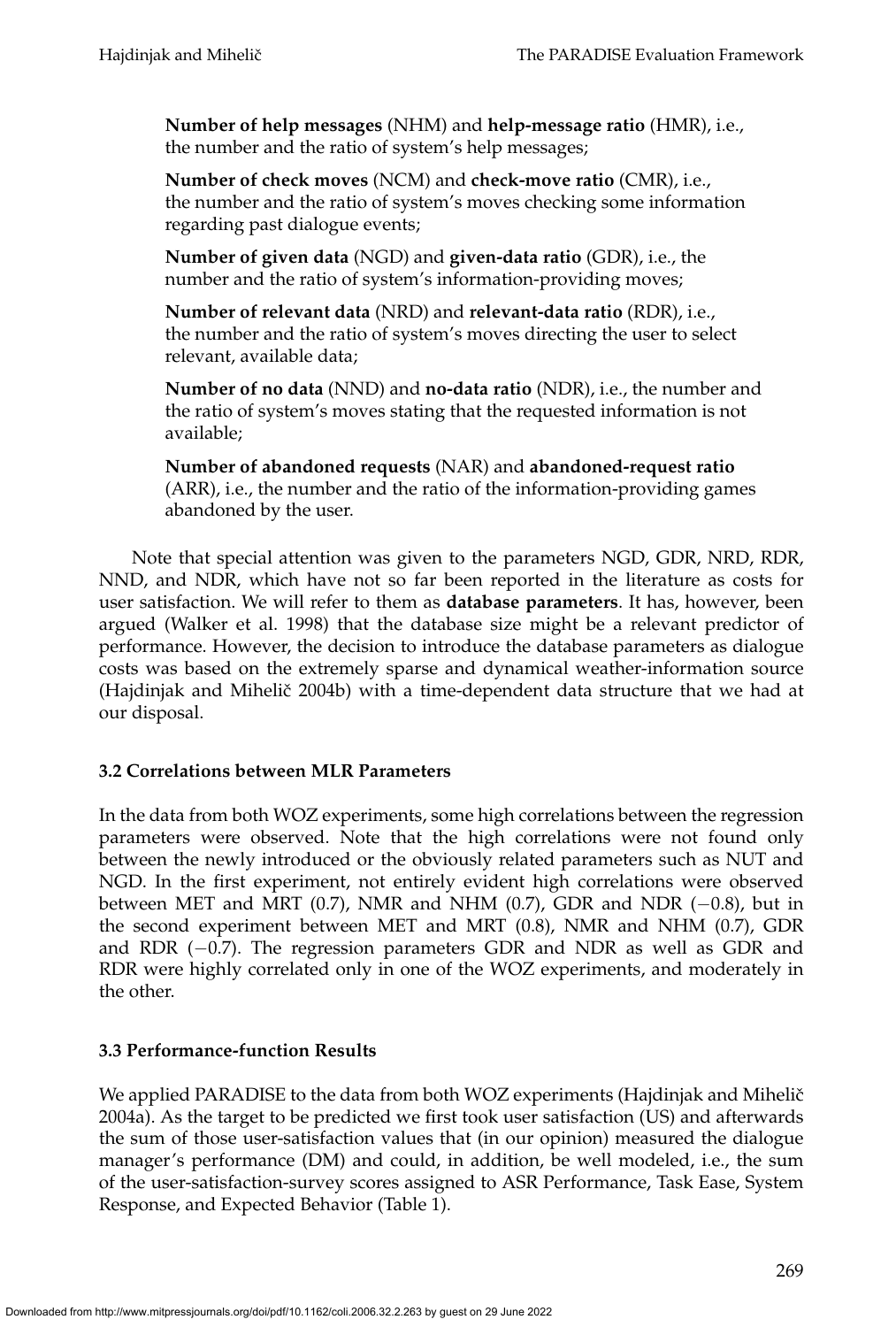After removing about 10% of the outliers,<sup>1</sup> backward elimination for  $F_{\text{out}} = 2$ was performed. Thus, the data from the first WOZ experiment gave the following performance equations:

$$
\widehat{\mathcal{N}(US)} = -0.69\mathcal{N}(NND) - 0.16\mathcal{N}(NRD)
$$
  
\n
$$
\widehat{\mathcal{N}(DM)} = -0.61\mathcal{N}(NND) - 0.16\mathcal{N}(NRD) + 0.21\mathcal{N}(Comp)
$$

with 58%  $(R^2 = 0.58)$  and 59% of the variance explained, respectively. To be able to see the difference between these two equations, note that Comp was significant for US  $(p < 0.02)$ , but removed by backward elimination. In contrast, the data from the second WOZ experiment gave the following performance equations:

$$
\widehat{\mathcal{N}(US)} = -0.30 \mathcal{N}(CMR) + 0.18 \mathcal{N}(\kappa) - 0.23 \mathcal{N}(MET) \n\widehat{\mathcal{N}(DM)} = -0.35 \mathcal{N}(CMR) + 0.35 \mathcal{N}(\kappa) + 0.35 \mathcal{N}(GDR) - 0.17 \mathcal{N}(ARR)
$$

with 26% and 46% of the variance explained, respectively. Note, MET was significant for DM ( $p < 0.02$ ) and that GDR and ARR were significant for US ( $p < 0.04$ ), but they were all removed by backward elimination. Moreover, MET was trivially correlated with GDR and ARR (i.e., the correlation coefficients were lower than 0.1).

Let us compare both performance equations predicting DM. The first observation we make is that none of the predictors is common to both performance equations. All the predictors from the first performance equation (i.e., NND, NRD, Comp) were insignificant ( $p > 0.1$ ) for DM in the second experiment. On the other hand, the only predictor from the second performance equation that was significant for DM ( $p < 0.004$ ) in the first experiment, but removed by backward elimination, was GDR. Unlike the first performance equation with the database parameters NND and NRD as crucial (negative) predictors, the second performance equation clearly shows their insignificance to users' satisfaction. Hence it follows that the developed dialogue manager (Hajdinjak and Mihelič 2004b) with its rather consistent flexibility in directing the user to select relevant, available data does not (negatively) influence users' satisfaction.

Moreover, we thought that it would be very interesting to see which parameters are significant for individual user-satisfaction measures (Table 1). However, the situation in which the Task Ease question was the only measure of user satisfaction, the aim of which was to maximize the relationship between elapsed time and user satisfaction, was considered before (Walker, Borland, and Kamm 1999). First, we discovered that Future Use could not be well modeled in the first WOZ experiment and that User Expertise and Interaction Pace could not be well modeled in the second WOZ experiment, i.e., the corresponding MLR models explained less than 10% of the variance.

Second, the parameters that most significantly contributed to the remaining, individual user-satisfaction measures are given in Table 2. Surprisingly, the parameters that were most significant to an individual user-satisfaction measure in the first WOZ

<sup>1</sup> Eliminating outliers, i.e., observations that lie at an abnormal distance from other values, is a common practice in multivariate linear regression (Tabachnick and Fidell 1996). However, before the elimination of the outliers in the data from the first WOZ experiment, the MLR models explained 44% and 39% of the variance, respectively. In contrast, before the elimination of the outliers in the data from the second WOZ experiment, the MLR models explained 18% and 34% of the variance, respectively.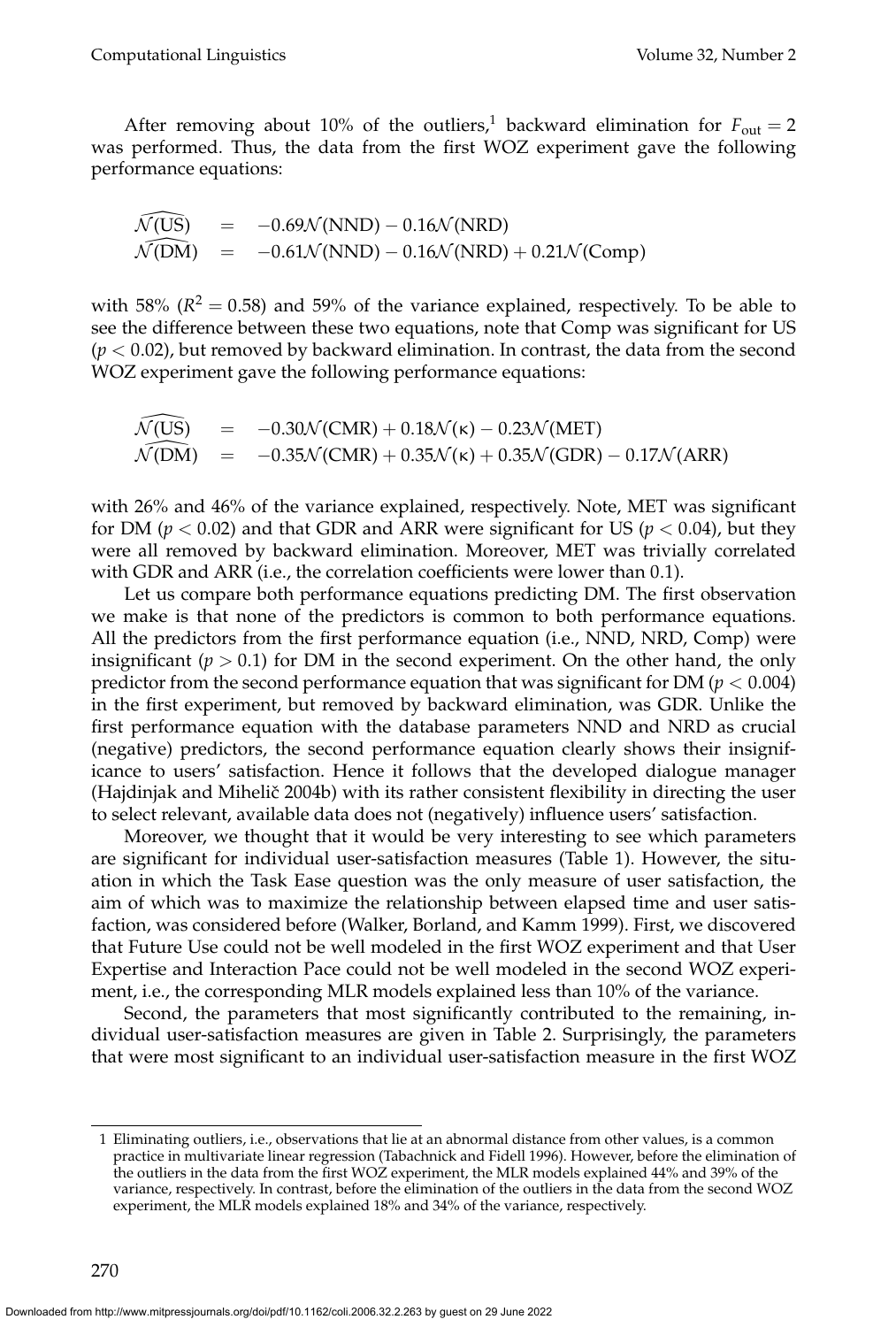#### **Table 2**

Most significant predictors of the individual user-satisfaction measures in the first (*WOZ1*) and the second (*WOZ2*) WOZ experiment.

|                          | WOZ1                  | WOZ2                        |  |
|--------------------------|-----------------------|-----------------------------|--|
| TTS Performance          | NND ( $p < 0.00005$ ) | UMN ( $p < 0.004$ )         |  |
| <b>ASR Performance</b>   | NND ( $p < 0.00005$ ) | CMR (p < 0.012)             |  |
| Task Ease                | NND ( $p < 0.002$ )   | GDR ( $p < 0.02$ )          |  |
| System Response          | NND ( $p < 0.0003$ )  | CMR (p < 0.0002)            |  |
| <b>Expected Behavior</b> | NND ( $p < 0.00005$ ) | Comp, RDR, CMR $(p < 0.04)$ |  |

experiment were insignificant to the same measure in the second WOZ experiment and vice versa. On the one hand, this could indicate that the selected individual user-satisfaction measures really measure the performance of the dialogue manager and consequently illustrate the obvious difference between both dialogue-management manners. On the other hand, one could argue that this simply means that the individual user-satisfaction measures are not appropriate measures of attitude because people are likely to vary in the way they interpret the item wording (Hone and Graham 2000). However, due to the huge difference in significance the latter seems an unlikely explanation.

## **4. Conclusion**

The application of PARADISE to the data from two WOZ experiments led us to the following conclusions. First, the identified high correlations between some dialogue costs and the explained normalization effects on the accuracy of the prediction reinforce the need for careful regression analysis. Second, if speech recognition is performed by a human, the PARADISE evaluation will lead to the identification of the significant predictors of the dialogue-manager's performance. Third, inaccurate MLR models of some individual user-satisfaction measures and the observed differences between pairs of performance equations predicting the same dependent variable require further empirical research. Not only does a reliable user-satisfaction measure that would capture the performance measures of different dialogue-system components need to be established, but the reasons for the possible differences between several performance equations also need to be understood and properly assessed.

### **References**

- Danieli, Morena and Elisabetta Gerbino. 1995. Metrics for evaluating dialogue strategies in a spoken language system. In *Proceedings of the 1995 AAAI Spring Symposium on Empirical Methods in Discourse Interpretation and Generation*, pages 34–39, Stanford.
- Di Eugenio, Barbara and Michael Glass. 2004. The Kappa statistic: A second look. *Computational Linguistics*, 30(1):95–101.
- Hajdinjak, Melita and France Mihelič. 2004a. Conducting the Wizard-of-Oz experiment. *Informatica*, 28(4): 425–430.
- Hajdinjak, Melita and France Mihelič. 2004b. Information-providing dialogue management. In *Proceedings of TSD*, pages 595–602, Brno.
- Hone, Kate S. and Robert Graham. 2000. Towards a tool for the Subjective Assessment of Speech System Interfaces (SASSI). *Natural Language Engineering: Special Issue on Best Practice in Spoken Dialogue Systems*, 6(3–4):287–303.
- Kamm, Candace A., Marilyn A. Walker, and Diane J. Litman. 1999. Evaluating spoken language systems. In *Proceedings of American Voice Input/Output Society*, San Jose.